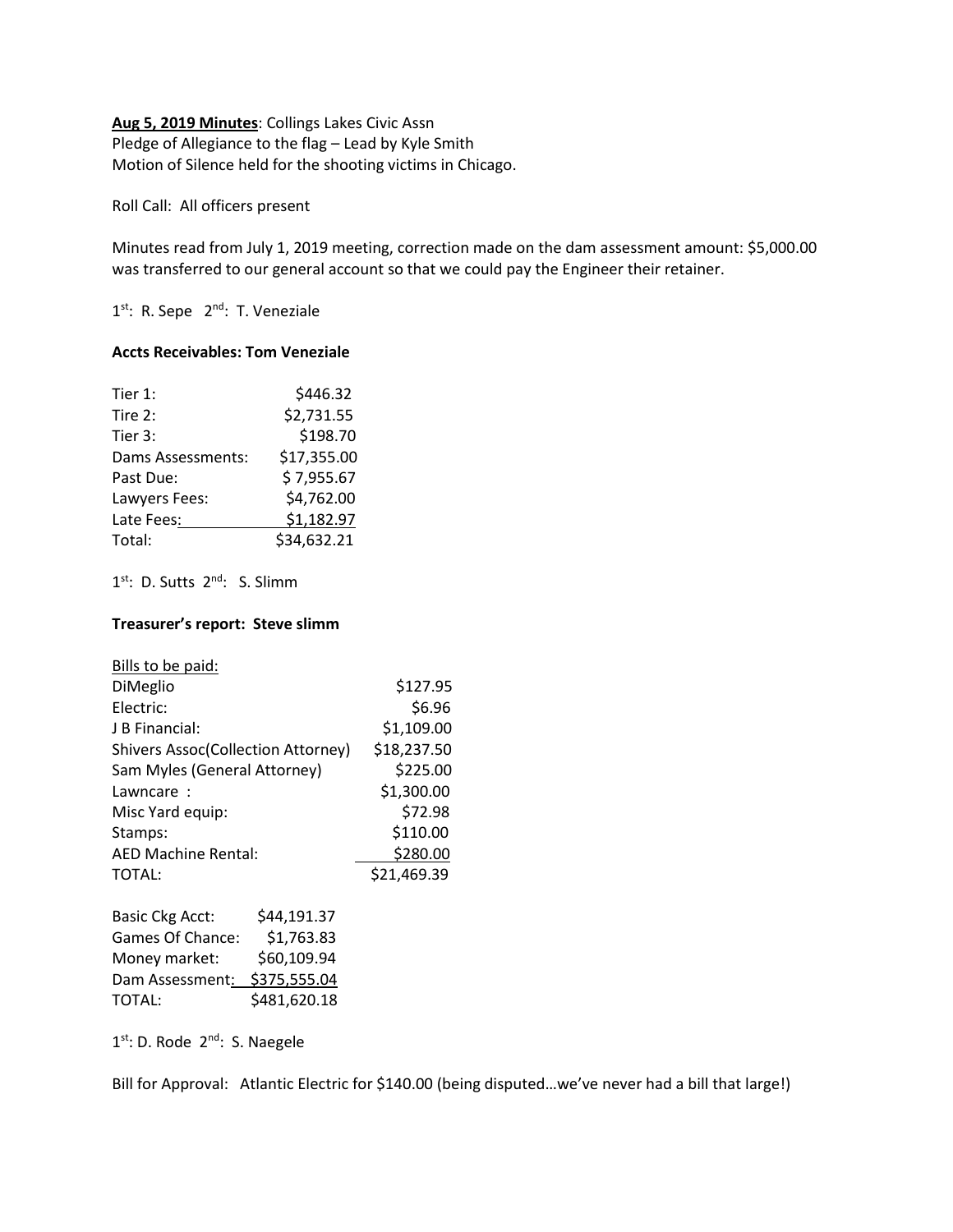### **ENGINEER W/UPDATES**:

BethAnn Grasso /Pennoni Assoc (our engineer group) came to speak and give us a run down of the current events in process.

She stated that before Lippincott & Jacobs folded, she rec'd approval from Mr. Lippincott to use his permits, so it would save the Association money. Mr. Lippincott had applied for both Dam Safety and DEP permits in 2012-2013, must have been some questions/concerns found, that the state never rec'd answers too, due to Mr. Lippincott's illness, so permits were put on hold. Those permits were about to expire, so BethAnn applied for a 5 year extension, which was granted, but at a cost of \$500.00 (which we were advised is low dueTo our non profit association). Beth has rec'd all of the civic association, prints, applications, etc. so she could go thru to see exactly what we have and/or need. She will be putting it all together and on discs.

On 8/22/19 @ 1:30 BethAnn has a technical meeting with Pinelands to discuss the technical end of the permits.

In the next couple of days you will see people surveying the dam areas, this is being done so that BethAnn can check and review all calculations that were done by Lippincott, and make sure all are current with standards of today.

On Sept 4, 2019 Permits will be submitted to Pinelands and DEP, total review time, 30- 60 days.

Braddock Lake will begin to be drained in September, one board at a time, this will allow the wildlife to move with the water. The lake will be drained to the channel, the lands will need several months to dryout. Once permits rec'd and all is good, the new construction on the Braddock Dam should begin March 2020, with completion by: June 12, 2020.

On Sept 16, 2020, permits will be submitted from Cushman Lake/Dam, est. permit reviews 6 months, once all permits are approved,tThe new construction of Cushman Dam, should begin August, and completion November 2020.

### **Dams: Steve Bailey**

Lake Albert is holding its own, it's level are maintained by gate. Lake George is loosing water, added 1 board. Lake Braddock all boards are in, and no water is going over top, it's leaking between the boards, with some undermining 25 ft out in front.

### **Grounds: Josh Anderson (not in attendance)**

It was noted that Josh leveled the flag at first beach.

## **Welcome Committee: Paul Barrie (left after engineer report)**

Nothing to report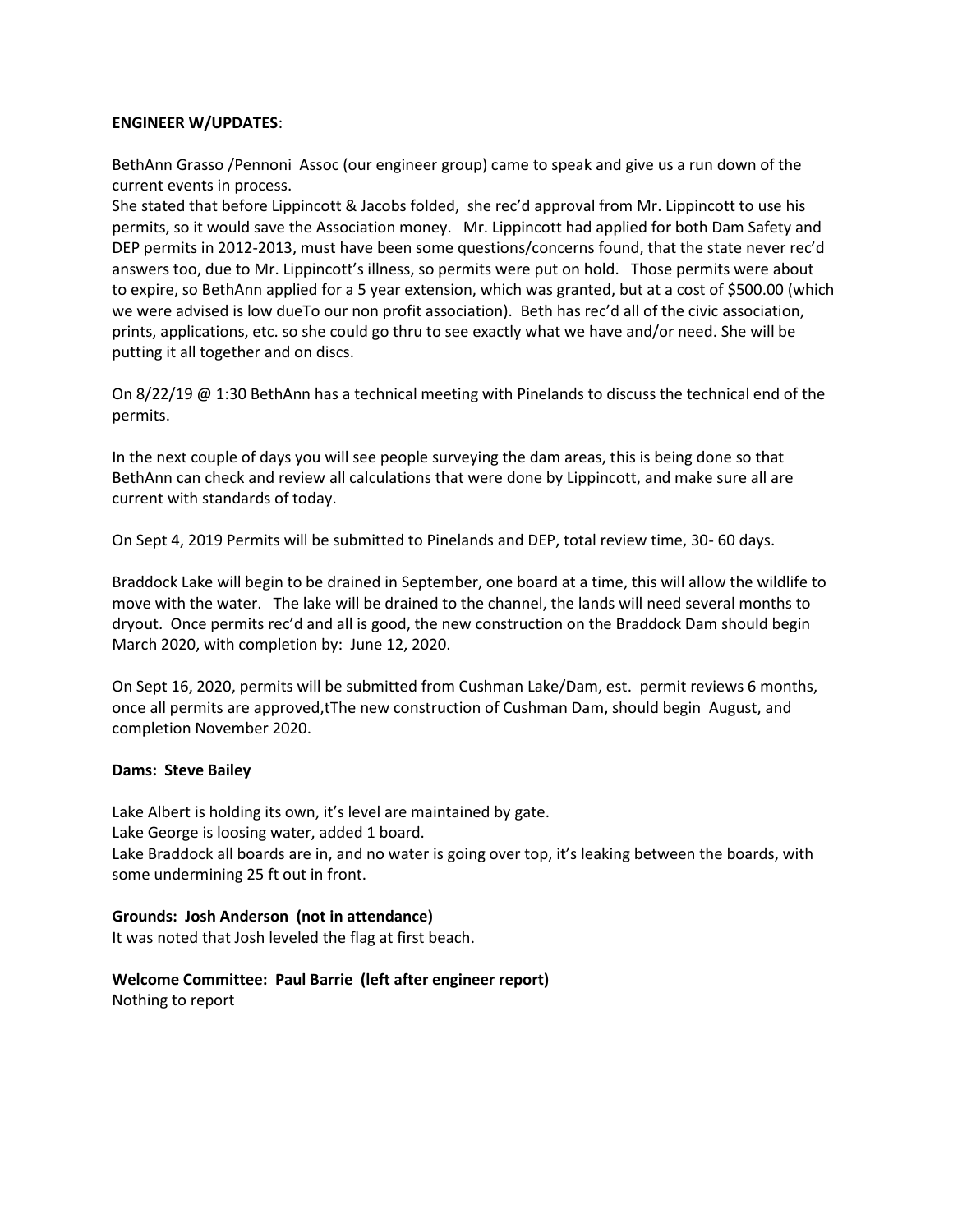## **Fundraising/Special Events: Diane Rode/Donna Sutts**

We are currently selling Wawa shorti hoagie coupons for \$4 each, they are also good for breakfast sandwiches. We are also selling raffle Tickets \$1 each or \$5 for arm length, for a picture of Braddock Lake, donated by: Barbara Boyle (Winning ticket will be pulled at September's meeting).

Donna is going to check with Michele, concerning running a Coach Bag Bingo., hoping to do before December.

Diane Rode stated she had beach tags available at meeting for those that didn't get to pick them up, on tag hand out days.

### **PRESIDENT REPORT: Kyle Smith**

Been going back and forth gathering information for BethAnn Grasso/Engineer.

Kyle, Steve and Tom, had a meeting with Ocean First Bank, seeing about financing available, they asked for more information, that we supplied to them but we hadn't heard anything yet. Also the bank officer was a former freeholder in Cumberland county, and he was going to look into other means that could help us.

Inspection of  $1^{st}$  beach was held by the county, they had 3 requirements:

- 1: AED Machine must be available to lifeguard
- 2: Sign with Hours of operation
- 3: Sign with Bathing rules

We rented the AED machine for 2 month /will be returned for Oct. 1, 2019 For next year we can purchase an AED Machine, we've been advised that Atlanticare will match half the price.

Re-Inspection will be within the next week. Hours of operations for the beach are: 10-6 Fri, Sat., & Sun

Also, thank you to Butch Perna, Jr. for raking the beach area of the beach.

### **OLD BUSINESS:**

Anthony Vignola, stated that he has pd his dues from 79 – 2017, why wouldn't he pay now, he was in hospital; he called Ashley and was told they no longer work for us, he was sent to collections, asked if he applied for a payment plan, he didn't, this would have eliminated any problems, he feels we don't treat people correctly. He will be running for a seat come re-elections.

### **NEW BUSINESS:**

Kyle made motion to get the signs that are required by the Atlantic County at a cost of: \$180.00 for 2 signs:

1<sup>st</sup>: S. Slimm 2<sup>nd</sup>: T. Veneziale